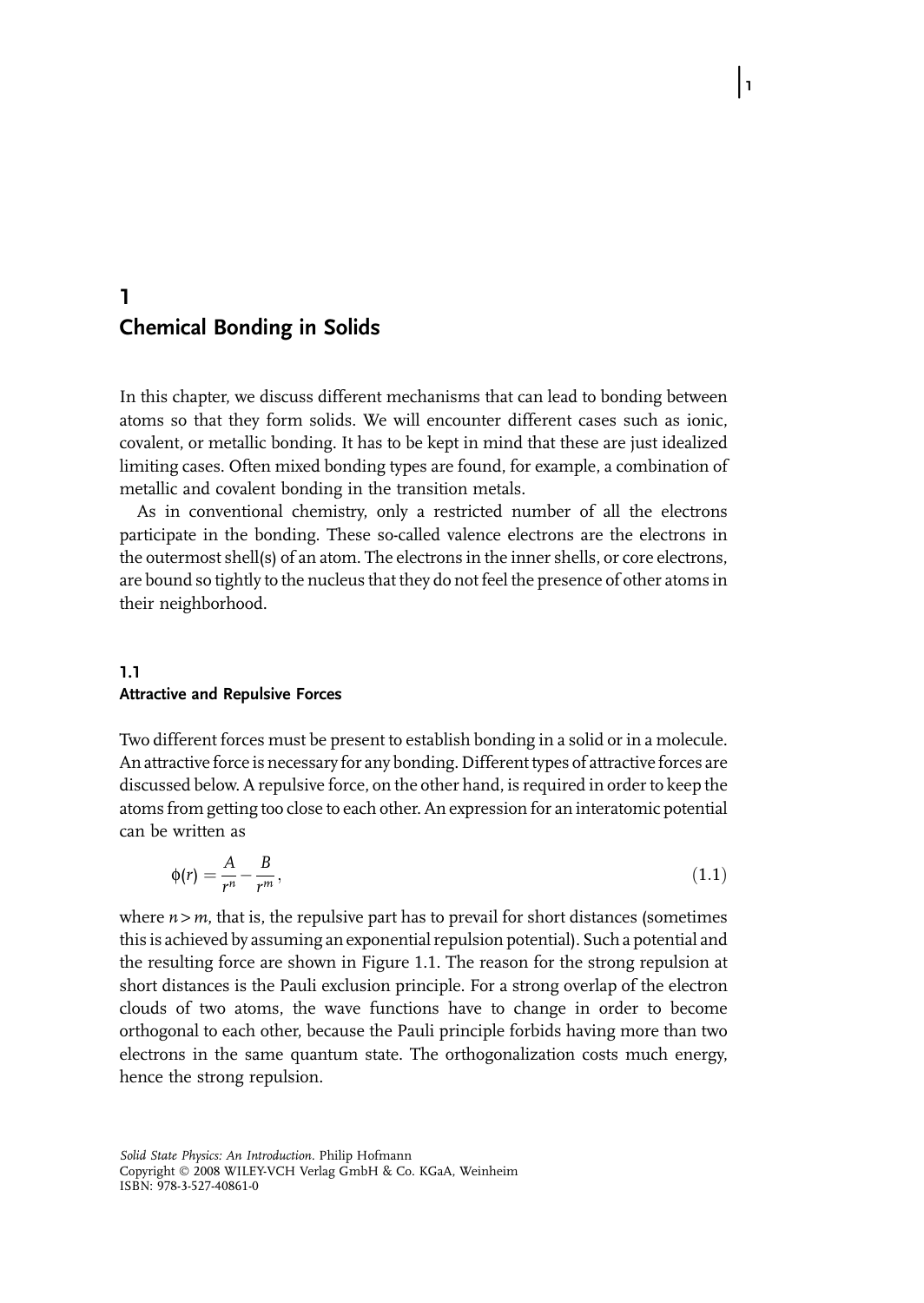2 1 Chemical Bonding in Solids



Figure 1.1 (a) Typical interatomic potential for bonding in solids according to (1.1) with  $n = 6$  and  $m = 1$ . (b) Resulting force, that is,  $-\text{grad}\phi(r)$ .

# 1.2 Ionic Bonding

Ionic bonding involves the transfer of electrons from an electropositive atom to an electronegative atom. The bonding force is the Coulomb attraction between the two resulting ions. Ionizing both atoms usually costs some energy. In the case of NaCl, the ionization energy of Na is 5.1 eV but the electron affinity of Cl is only 3.6 eV. The net energy cost for creating a pair of ions is thus  $5.1 - 3.6 = 1.5$  eV. The energy gain is given by the Coulomb potential. For just one Na and one Cl ion separated by a distance  $a = 0.28$  nm, this is  $-e^2/4\pi\varepsilon_0 a$ , which amounts to 5.1 eV. Potential energies for more complicated structures are discussed below. It is important to distinguish between the different energy contributions involved: The ionization energy is the energy needed to turn atoms into ions, the lattice energy is the electrostatic energy gain by assembling a lattice, and the cohesive energy is the lattice energy minus the ionization energy, that is, it represents the total energy balance to form the ionic solid.

The fact that the total potential energy curve in Figure 1.1 contains a repulsive part in addition to the Coulomb potential means that the actual potential minimum for a given interatomic distance a is a bit shallower than expected from the pure Coulomb potential (10% or so). Therefore, the lattice energy can be calculated rather accurately using classical physics if the interatomic distance  $a$  is known. Predicting this distance, however, requires the inclusion of quantum effects. In any event, ionic bonding is very strong. The cohesive energy per atom is in the order of several electron volts.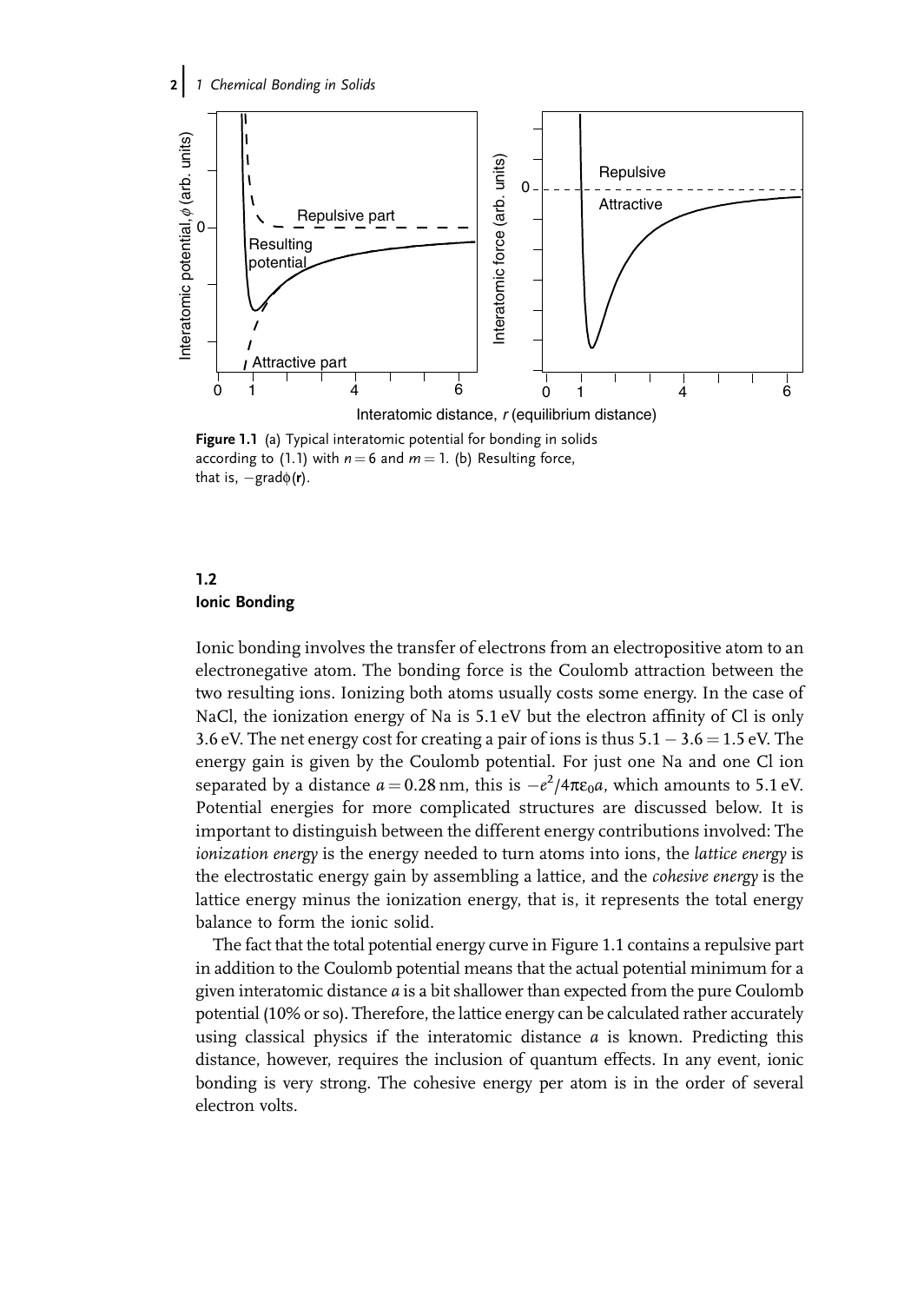### 1.3 Covalent Bonding

Covalent bonding is based on the true sharing of electrons between different atoms. The simplest case is that of the hydrogen molecule that we will discuss quantitatively below. In solids, covalent bonding is often found for elements with a roughly halffilled outer shell. A prominent example is carbon that forms solids as diamond or graphite as well as complex molecules such as Buckminster Fullerene  $C_{60}$  or carbon nanotubes. The covalent bonds in diamond are constructed from a linear combination of the 2s orbital and three 2p orbitals. This results in four so-called  $sp^3$  orbitals that stick out in a tetrahedral configuration from the carbon atoms. In graphite, the 2s orbital is combined with only two 2p orbitals, giving three  $sp^2$  orbitals, all in one plane and separated by an angle of 120 $^{\circ}$ , and one p orbital oriented perpendicular to this plane. This linear combination of orbitals already reveals an important characteristic for the covalent bonding: it is highly directional. In addition to this, it is also very stable and the bonding energies are several electron volts.

A very instructive example for covalent bonding is the hydrogen molecule  $H_2$  for which we will sketch a solution here. We go into some detail, as much of this will be useful in later chapters. As a starting point, take two hydrogen atoms with their nuclei at  $\mathbf{R}_A$  and  $\mathbf{R}_B$  and we call  $|\mathbf{R}_B - \mathbf{R}_A| = R$ . We do, of course, know the solution of the Schrödinger equation for each of the atoms. Let these ground-state wave functions be  $\Psi_A$  and  $\Psi_B$ , respectively. The Hamilton operator for the hydrogen molecule can be written as

$$
H = -\frac{\hbar^2 \nabla_1^2}{2m_e} - \frac{\hbar^2 \nabla_2^2}{2m_e} + \frac{e^2}{4\pi\varepsilon_0} \left\{ \frac{1}{R} + \frac{1}{|\mathbf{r}_1 - \mathbf{r}_2|} - \frac{1}{|\mathbf{R}_A - \mathbf{r}_1|} - \frac{1}{|\mathbf{R}_B - \mathbf{r}_2|} - \frac{1}{|\mathbf{R}_B - \mathbf{r}_2|} - \frac{1}{|\mathbf{R}_B - \mathbf{r}_1|} \right\},
$$
\n(1.2)

where  $r_1$  and  $r_2$  are the coordinates of the electrons belonging to the A and the B nucleus, respectively. The first two terms refer to the kinetic energy of the two electrons. The operators  $\nabla_1^2$  and  $\nabla_2^2$  act only on the coordinates  $\mathbf{r}_1$  and  $\mathbf{r}_2$ , respectively. The electrostatic term contains the repulsion between the two nuclei and the repulsion between the two electrons as well as the attraction of each electron to each nucleus.

The solution of this problem is not simple. It would be greatly simplified by removing the electrostatic interaction between the two electrons because then the Hamiltonian could be written as the sum of two parts, one for each electron. This could then be solved by a product of the two wave functions that are solutions to the two individual Hamiltonians, that is, the two-particle wave function would look like  $\Psi$  ( $\mathbf{r}_1$ ,  $\mathbf{r}_2$ ) =  $\Psi_A$  ( $\mathbf{r}_1$ ) $\Psi_B$  ( $\mathbf{r}_2$ ). Actually, this is not quite right because such a wave function is not in accordance with the Pauli principle. Since the electrons are fermions, the total wave function must be antisymmetric with respect to particle exchange and the simple product wave function does not fulfill this requirement.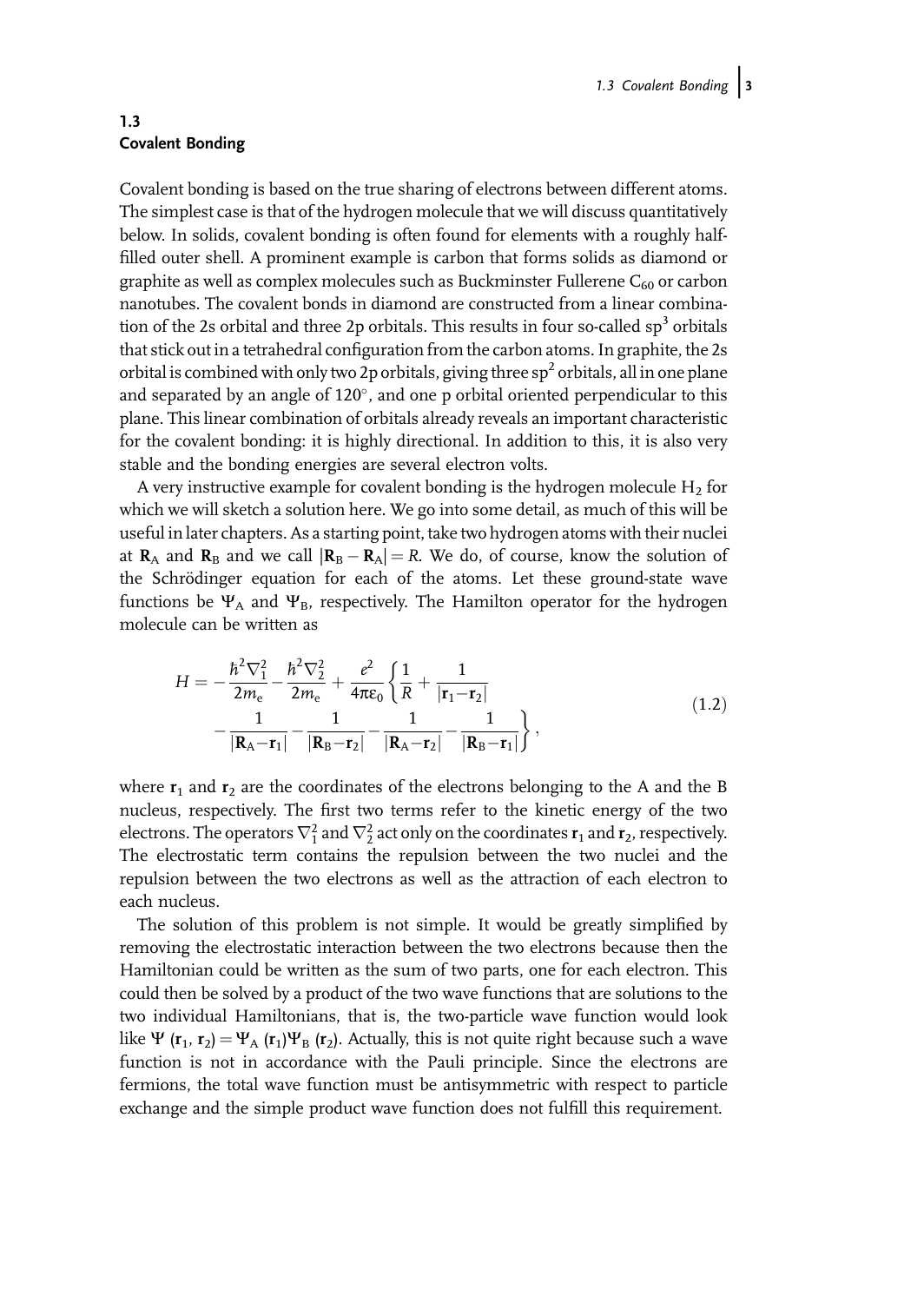#### 1 Chemical Bonding in Solids

The total wave function consists of a spatial part and a spin part and therefore there are two possibilities for forming an antisymmetric wave function. We can either choose a symmetric spatial part and an antisymmetric spin part or vice versa. This is achieved by constructing the spacial wave function of the form

$$
\Psi_{\uparrow\downarrow}(\mathbf{r}_1,\mathbf{r}_2) \propto \Psi_A(\mathbf{r}_1)\Psi_B(\mathbf{r}_2) + \Psi_A(\mathbf{r}_2)\Psi_B(\mathbf{r}_1),\tag{1.3}
$$

$$
\Psi_{\uparrow\uparrow}(\mathbf{r}_1,\mathbf{r}_2) \propto \Psi_A(\mathbf{r}_1)\Psi_B(\mathbf{r}_2) - \Psi_A(\mathbf{r}_2)\Psi_B(\mathbf{r}_1). \tag{1.4}
$$

The plus sign in (1.3) returns a symmetric spatial wave function that we can take for an antisymmetric spin wave function with the total spin equal to zero (the so-called singlet state); the minus in (1.4) results in an antisymmetric spatial wave function for a symmetric spin wave function with the total spin equal to 1 (the so-called triplet state).

The antisymmetric wave function (1.4) vanishes if  $\mathbf{r}_1 = \mathbf{r}_2$ , that is, the two electrons cannot be at the same place simultaneously. This leads to a depletion of the electron density between the nuclei and hence to an antibonding state. For the symmetric case, on the other hand, the electrons have opposite spins and can be at the same place, which leads to a charge accumulation between the nuclei and hence to a bonding state (see Figure 1.2).

An approximate way to calculate the eigenvalues of (1.2) was suggested by W. Heitler and F. London in 1927. The idea is to use the known single-particle 1s wave functions for atomic hydrogen for  $\Psi_A$  and  $\Psi_B$  to form a two-electron wave function



**Figure 1.2** The energy changes  $\Delta E_{\uparrow\uparrow}$  and  $\Delta E_{\uparrow\downarrow}$  for the formation of the hydrogen molecule. The dashed lines represent the approximation for long distances. The two insets show gray scale images of the corresponding electron probability density.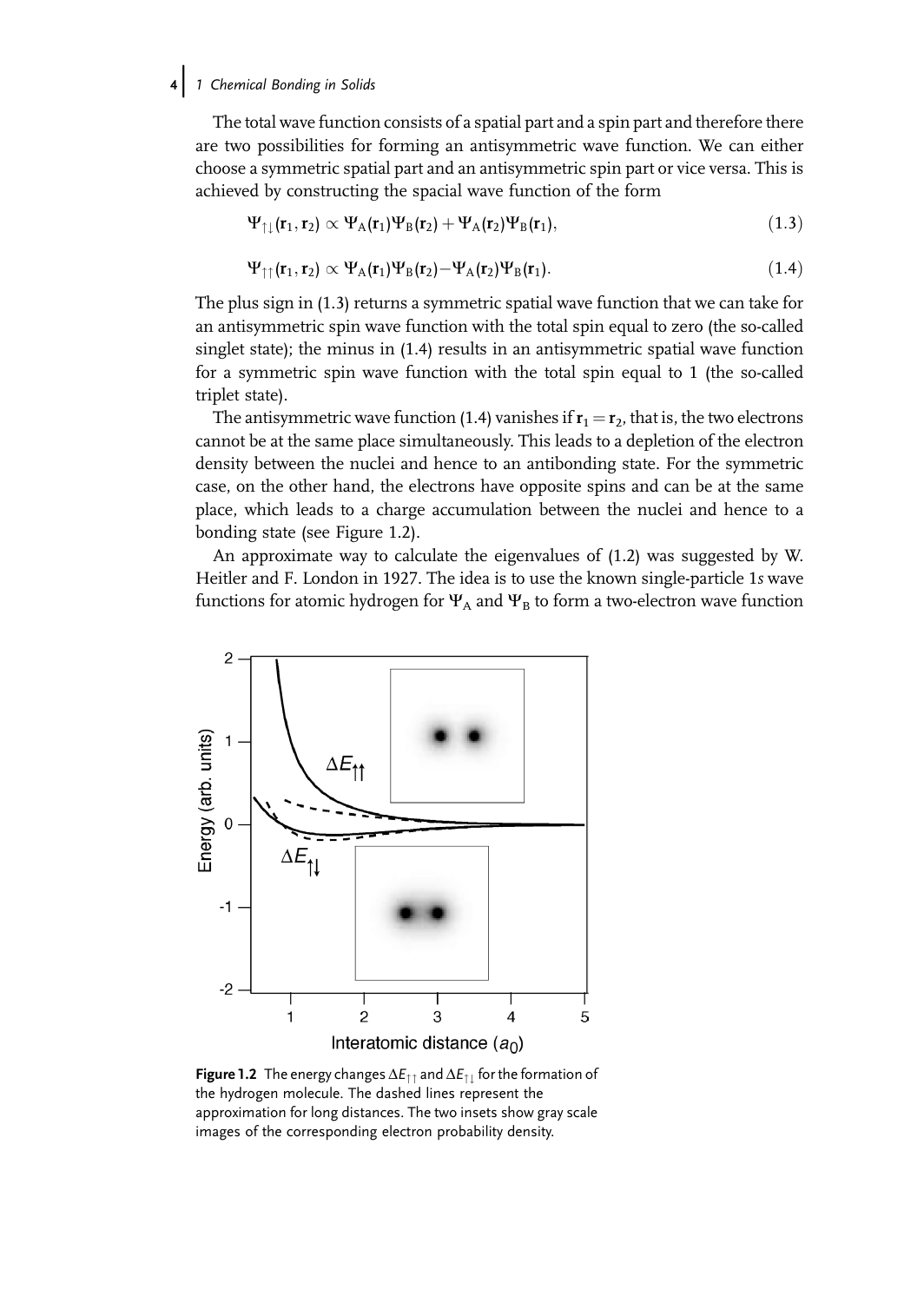$\Psi$  ( $\mathbf{r}_1$ ,  $\mathbf{r}_2$ ), which is given by either (1.3) or (1.4). An upper limit for the ground-state energy eigenvalues can then be calculated by

$$
E = \frac{\int \Psi(\mathbf{r}_1, \mathbf{r}_2) H \Psi(\mathbf{r}_1, \mathbf{r}_2) d\mathbf{r}_1 d\mathbf{r}_2}{\int \Psi(\mathbf{r}_1, \mathbf{r}_2) \Psi(\mathbf{r}_1, \mathbf{r}_2) d\mathbf{r}_1 d\mathbf{r}_2}.
$$
\n(1.5)

The calculation is quite lengthy and shall not be given here. The resulting groundstate energies for the singlet and triplet states can be written as

$$
E_{\text{singlet}} = 2E_0 + \Delta E_{\uparrow\downarrow},\tag{1.6}
$$

$$
E_{\text{triplet}} = 2E_0 + \Delta E_{\uparrow\uparrow}.\tag{1.7}
$$

 $E_0$  is the ground-state energy for one hydrogen atom that appears here twice because we start with two atoms. The energies  $\Delta E_{\uparrow\uparrow}$  and  $\Delta E_{\uparrow\downarrow}$  are also shown in Figure 1.2.  $\Delta E_{\uparrow\uparrow}$  is always larger than zero and does not lead to any chemical bonding.  $\Delta E_{\uparrow\downarrow}$ , however, shows a minimum below zero at approximately 1.5 times the Bohr radius. This is the binding state.

For long distances between the nuclei, (1.6) and (1.7) can further be simplified to give

$$
E = 2E_0 + C \pm X,\tag{1.8}
$$

that is, the energy change upon bonding has two parts, one that does depend on the relative spin orientations of the electrons  $(\pm X)$  and one that does not (C). The energy difference between the two states is then given by  $2X$ , where  $X$  is called the exchange energy. In the case of the hydrogen molecule, the exchange energy is always negative.

We will encounter similar concepts in the chapter about magnetism where the underlying principle for magnetic ordering is very similar to what we have here. The total energy of a system of electrons depends on their relative spin directions through the exchange energy, and therefore a particular ordered spin configuration is favored. For two electrons, the "magnetic" character is purely given by the sign of X. For a negative X, the coupling with two opposite spins is favorable (the antiferromagnetic case) whereas a positive X would lead to a situation where two parallel spins give the lowest energy (the ferromagnetic case).

# 1.4 Metallic Bonding

In metals, the outer valence electrons are removed from the ion cores, but in contrast to ionic solids, there are no electronegative ions to bind them. Therefore, they are free to migrate between the remaining ion cores. These delocalized valence electrons are involved in the conduction of electricity and are therefore often called conduction electrons. One can expect metals to form from elements for which the energy cost of removing outer electrons is not too big. Nevertheless, this removal always costs some energy that has to be more than compensated by the bonding. Explaining the energy gain from the bonding in an intuitive picture is difficult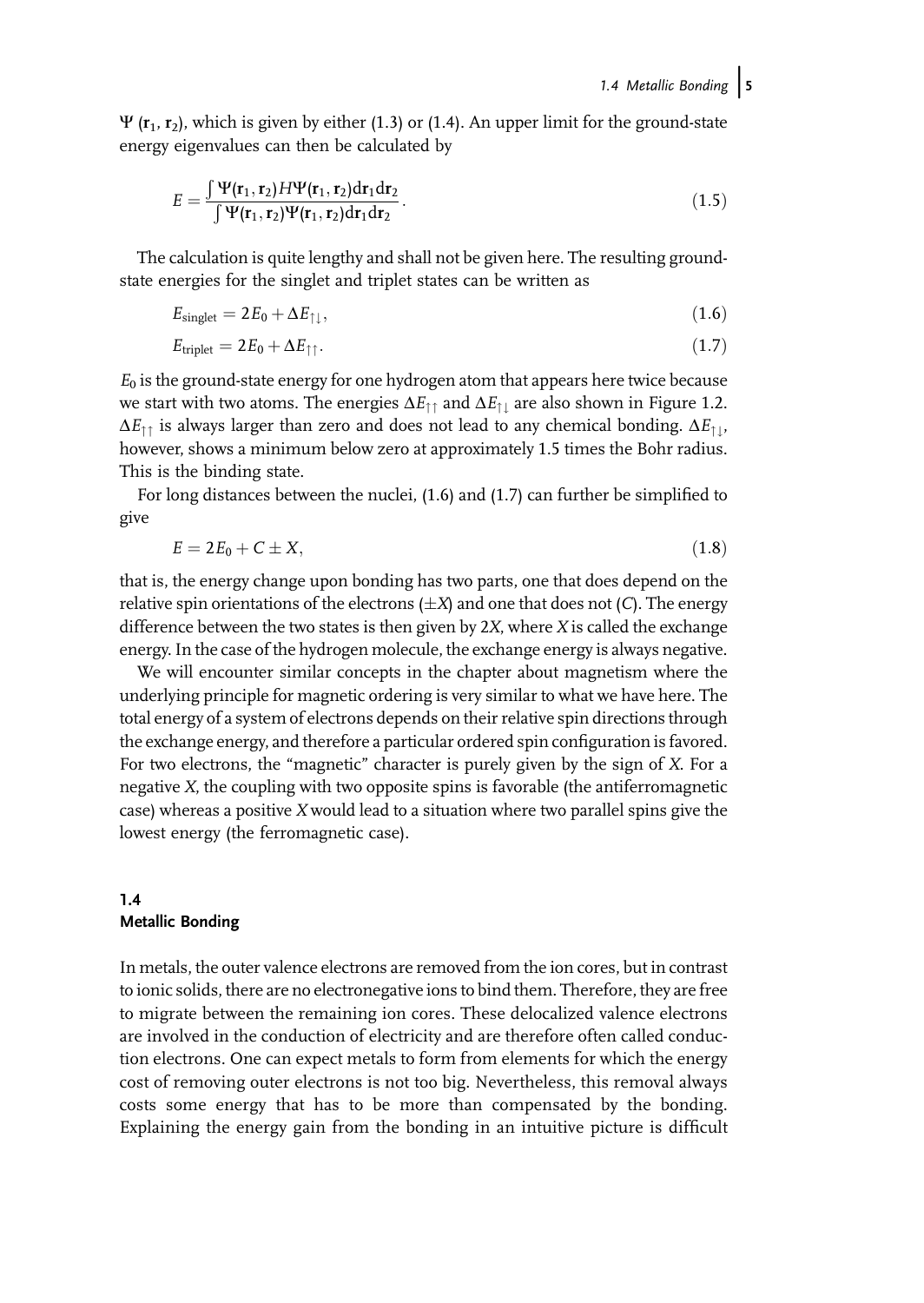# 6 1 Chemical Bonding in Solids

but we can at least try to make it plausible. The ultimate reason must be some sort of energy lowering.

One energy contribution that is lowered is the kinetic energy of the conduction electrons. Consider the kinetic energy contribution in a Hamiltonian,  $T = -\hbar^2 \nabla^2/2m$ . A matrix element  $\langle \Psi | T | \Psi \rangle$  measures the kinetic energy of a particle.  $T\Psi$  is proportional to the second spatial derivative of the wave function, that is, the curvature. For an electron that is localized to an atom, the curvature of its wave function is much higher than that for a nearly free electron in a metal and this is where the energy gain comes from.

The other contribution to the electron energy is the potential energy. One should think that the average electrostatic potential of any single electron in a solid is almost zero because there are (almost) as many other electrons as there are ions with the same amount of charge. But this turns out to be wrong. In fact, the electrons see an attractive potential. The reason is again partly due to the Pauli principle that, loosely speaking, does not allow two electrons with the same spin direction to be at the same place and therefore the electrons go "out of each others way." In addition to this, there is also a direct Coulomb interaction between the electrons, which makes them avoid each other. We will discuss this in more detail when dealing with magnetism.

Typically, metallic bonding is not as strong as covalent or ionic bonding but it amounts to a few electron volts per atom. Stronger bonding is found in transition metals, that is, metals with both s and p conduction electrons and a partially filled d shell. The explanation for this is that we have a mixed bonding. The s and p electrons turn into delocalized metallic conduction electrons, whereas the d electrons create much more localized, covalent-type bonds.

### 1.5 Hydrogen Bonding

Hydrogen atoms have only one electron and can form one covalent bond. If the bond is to a very electronegative atom (like F or O), the electron is mostly located close to that atom and the hydrogen nucleus represents an isolated positive (partial) charge. This can lead to a considerable charge density because of the small size and it can therefore attract negative (partial) charges in other molecules to form an electrostatic bond. This type of bonding is called hydrogen bonding. It is usually quite weak but in some cases the cohesive energy can be up to several hundred meV per atom. It is responsible for the intermolecular attraction in water ice and for the bonding of the double helix in DNA.

#### 1.6

#### van der Waals Bonding

The term van der Waals bonding refers to a weak, purely quantum mechanical effect. The electron cloud around an atom or a molecule has no static charge distribution but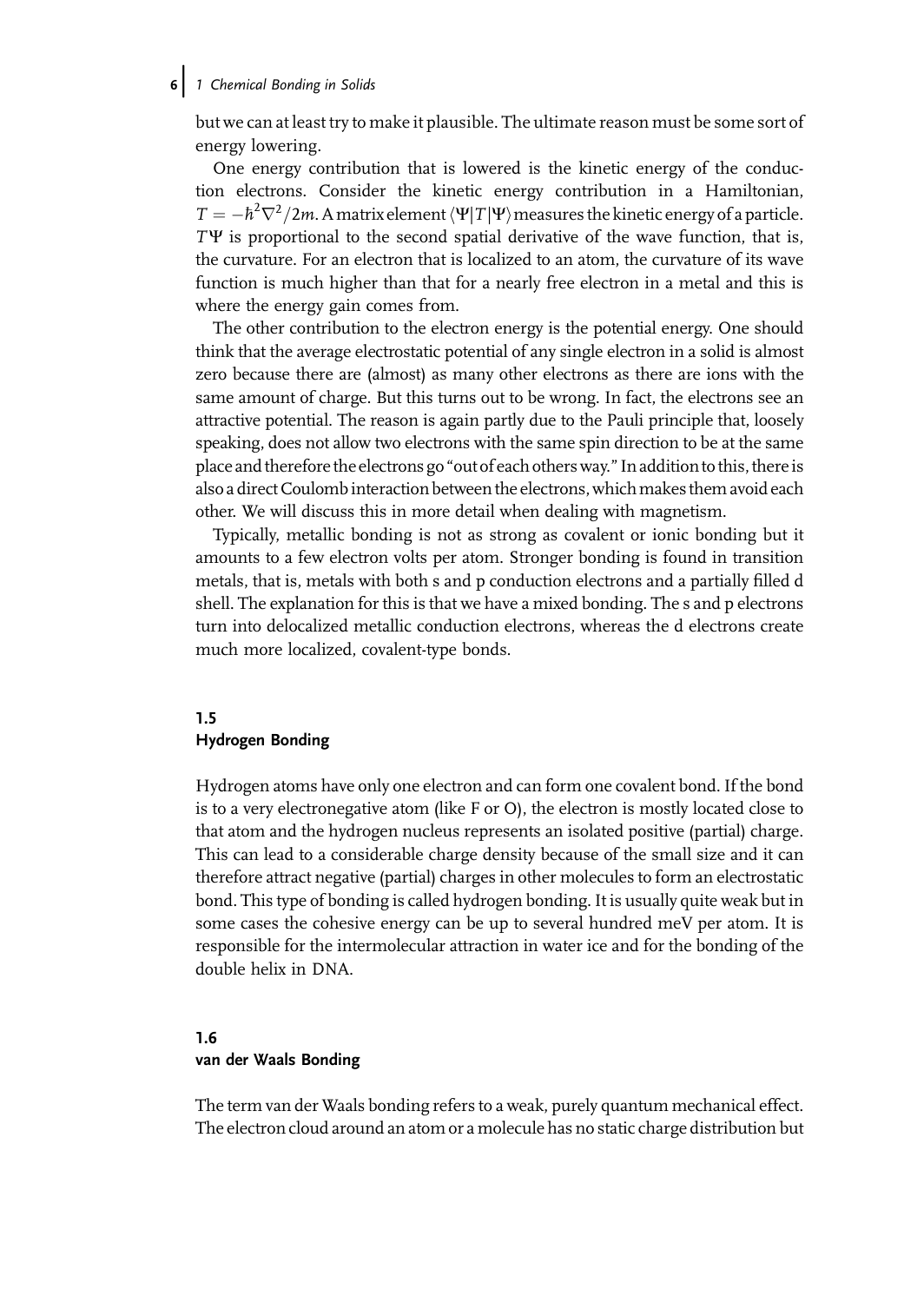one governed by quantum mechanical fluctuations. For a simple atom with a closed shell, this can be viewed as a fluctuating dipole moment. This dipole moment can polarize other atoms nearby and the interaction of the two neighboring dipoles reduces the total energy, that is, it can lead to bonding. This type of interaction is present in any solid but it is much weaker than ionic, covalent, or metallic bonding. Typical binding energies are in the meV range and therefore van der Waals bonding is only observable for solids that do not show other bonding behavior, for example, noble gases. Pure van der Waals crystals can only exist at very low temperatures.

# 1.7 Discussion and Problems

# 1.7.1

# **Discussion**

- 1. Why is a typical interatomic potential, such as in Figure 1.1, so asymmetric?
- 2. Which elements are likely to form crystals through ionic bonding?
- 3. What kind of forces are important for ionic bonding?
- 4. How does the lattice energy in an ionic crystal depend on the interatomic distance?
- 5. Explain the difference between cohesive energy and lattice energy.
- 6. Which elements are likely to form metals?
- 7. Where does the energy gain in metallic bonding come from?
- 8. What is the difference between a simple metal and a transition metal (definition and typical physical properties)?
- 9. Why is van der Waals bonding much weaker than most other bonding types?

# 1.7.2 Problems

- 1. Metallic bonding: One can use some simple-minded arguments to explain why metallic bonding is stable. One argument is that allowing the wave functions to be smeared out in space reduces the momentum uncertainty  $\Delta p$  and thereby the highest momentum (and energy) through  $\Delta p \Delta x = \hbar/2$ . Estimate how much  $\Delta p$ would be reduced by allowing the wave function to spread from typical atomic dimensions (Bohr radius) to the typical dimensions of the lattice unit cell (a few Angstrom or 10 times the Bohr radius). If you assume that the highest  $p$  would correspond to a highest kinetic energy  $E = p^2/2m_e$ , how much would this reduce the kinetic energy?
- 2. van der Waals force: Show that the bonding energy due to the van der Waals force between two atoms depends on their distance  $r$  as  $r^{-6}$ . Hint: The van der Waals interaction is due to the mutual interaction of fluctuating dipoles. Suppose that one atom forms a dipole moment, at some time. This can be modeled as two point